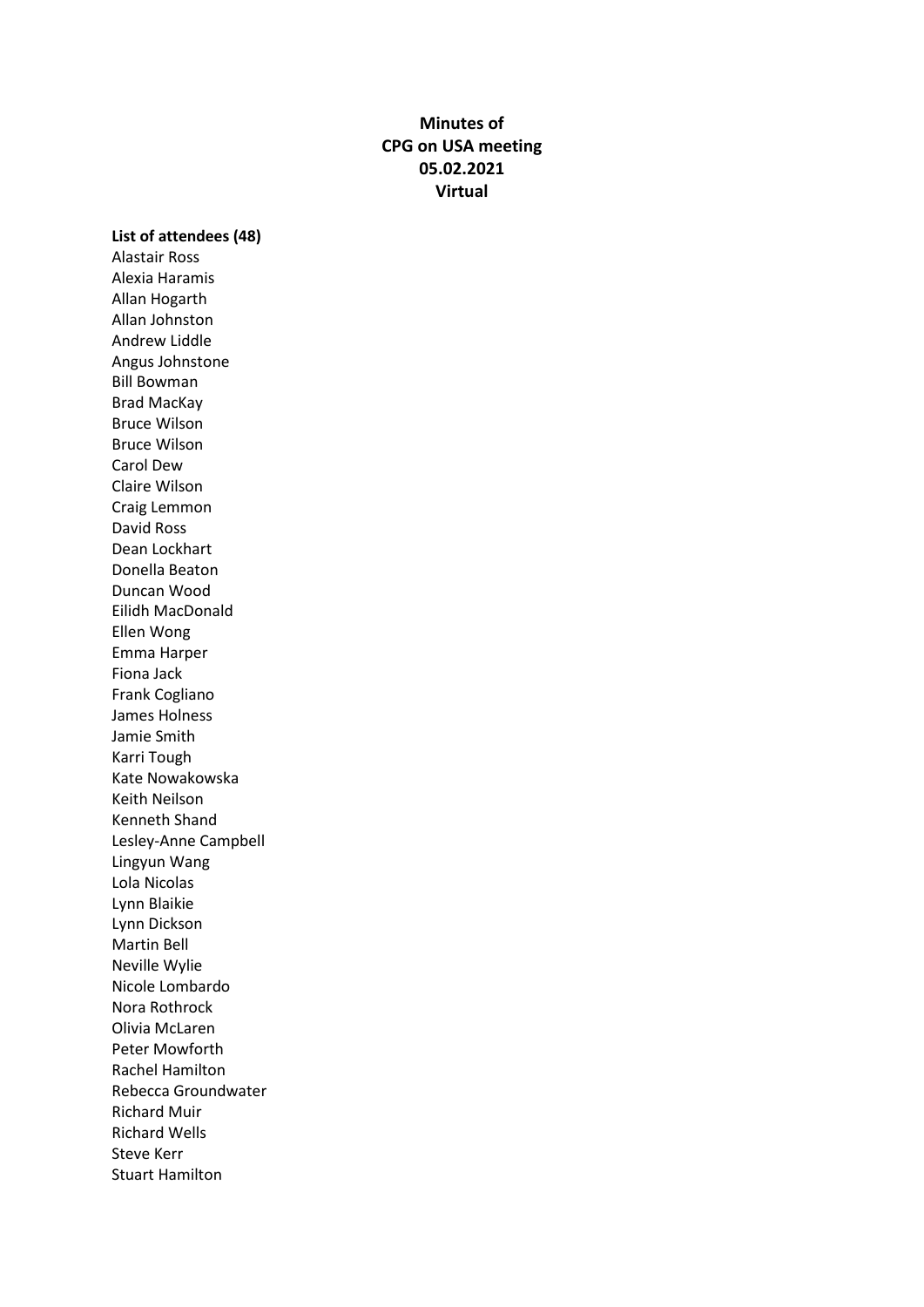Stuart McCallum Stuart Tooley Ulrike Peter

#### **Apologies**

Calum Moultrie Christopher J Kerr David Whiteford James Macsween Peter Stuart Sandy Kennedy Yvette Jelfs

#### **Agenda**

| 10:00 am   | Meeting to commence                                                                  |
|------------|--------------------------------------------------------------------------------------|
|            | Dean Lockhart, MSP, to open the meeting, to present the agenda of the day and to     |
|            | introduce E. Wong                                                                    |
| 10:05 am   | Ellen Wong, Principal Officer of the U.S. Consulate General in Edinburgh, to outline |
|            | priorities of the new Administration                                                 |
|            | Q&A (10 min)                                                                         |
| $10:30$ am | D. Lockhart to introduce the panel of speakers (5-7min each)                         |
|            | Ulrike Peter, Senior Policy Officer (International), Universities Scotland           |
|            | Prof Brad Mackay, VP International, St Andrews University                            |
|            | Prof Frank Cogliano, International Dean North America, Edinburgh University          |
|            | Prof Neville Wylie, Deputy Principal International and Professor of International    |
|            | History, University of Stirling                                                      |
|            | Scott Johnstone, CEO, SLA, Scottish Lifesciences Association                         |
|            | Discussion on Education with a focus on:                                             |
|            | US student levels post-pandemic effects                                              |
|            | Turing scheme                                                                        |
|            | Scottish/US Research collaboration                                                   |
|            | Q&A                                                                                  |
| $11:25$ am | D. Lockhart to thank the audience and handover to E. Wong for final remarks          |
| $11:28$ am | E. Wong to provide closing remarks                                                   |
| $11:30$ am | D. Lockhart to provide closing remarks                                               |
|            | Meeting to finish                                                                    |

#### **Minutes:**

# **Welcome from Dean Lockhart MSP**

Dean Lockhart MSP (DL MSP) opens the meeting, presents the agenda and welcomes all attendees. DL MSP invites Ellen Wong (EW) to outline priorities of the new Administration.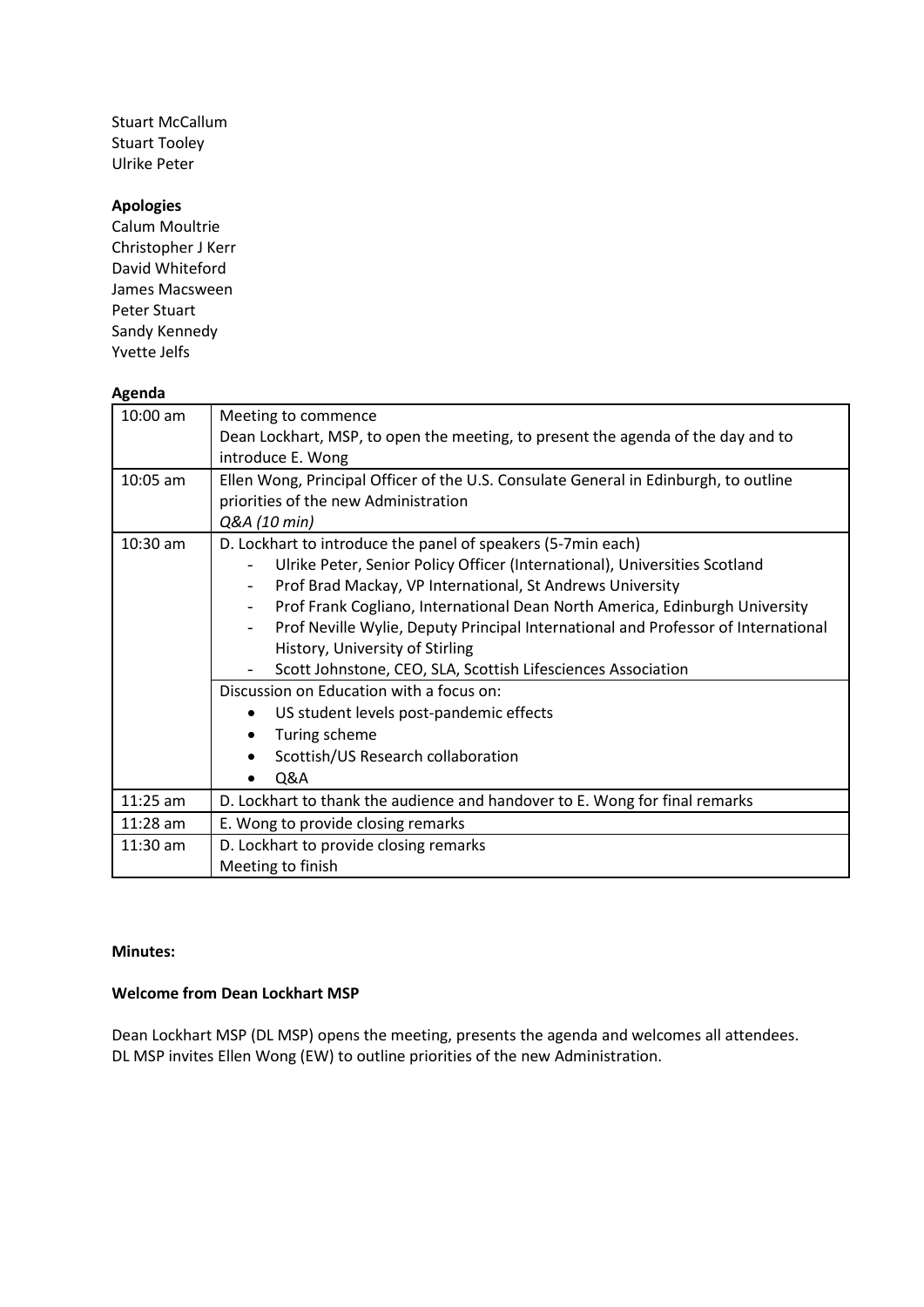#### **Update from Ellen Wong**

EW welcomes attendees and proceeds to outline the priorities for the new Administration. EW confirms the US is looking to build and strengthen existing relationships around education and research.

Priorities for the new Administration:

- 1. Domestic priorities tackling the COVID-19 pandemic, vaccine rollout, racial inequality and policy changes with regards to systemic inequality. President Biden has already signed 5 executive orders around the racial inequality agenda. Domestic priorities are a key focus, however President Biden stresses that domestic issues directly link with the foreign agenda.
- 2. Foreign priorities– US is now back in WHO and has re-joined the Paris agreement, President Biden confirmed that "alliances are the greatest asset of the US". The US is looking to build back better and towards economic recovery by working together internationally. US represents 40% of Foreign Direct Investment into Scotland, it is also the single largest market for Scottish exports and the largest consumer market in the world. Virtual trade missions that have been carried out over the last few months have been successful and EW is looking forward to the next ones that are scheduled in. EW invites everyone to get in touch with the US Consulate to work on future potential areas of collaboration.
- 3. Climate change issues President Biden is prioritising the development of a clean energy economy. As stated earlier, the US has re-joined the Paris agreement and has confirmed US representation at COP26 in 2021. EW invites Scottish green organizations to collaborate with the US.

EW currently has no update on the appointment of the new US Ambassador in the UK, however is confident that the US and UK partnership will continue to flourish.

# **Q&A with Ellen Wong**

DL MSP – What is the general response of US students in Scotland to the pandemic?

EW – Not sure of numbers, however EW can confirm some US students came to Scotland as many of them came to the Consulate to renew their passports in the last year – EW does not see the pandemic affecting numbers of Americans studying in Scotland in the long-term.

Alastair Ross, Assistant Director, Head of Public Policy, The Association of British Insurers (AR) – how can we support the new ambassador?

EW – New opportunities and ideas are welcome, as well as feeding exchange of experiences.

Allan Hogarth, CEO, The Scottish North American Business Council (AH) – When do you think we will see some movement in regards to the tariffs issues?

EW – The Trade Team is not yet confirmed, but the Administration is aware of this issue and will be engaging; however there are no timelines yet.

Duncan Wood, Program Director, Admiral Wood – It is worthwhile to note and highlight the importance that the USA and the UK and Europe are all still signatories to the North Atlantic Treaty and NATO. Article 2 of which commits the signatories to "eliminate conflict in their international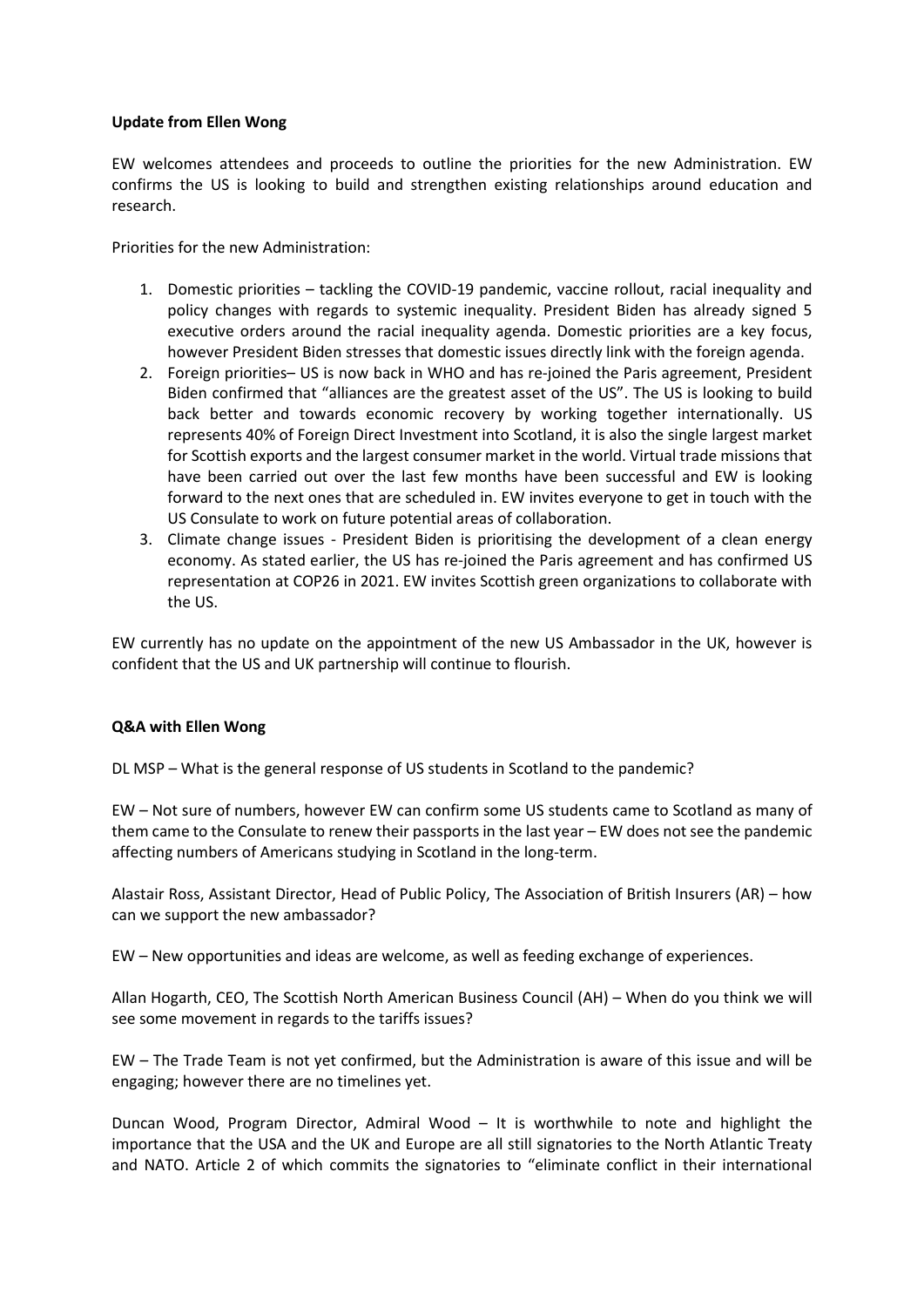economic policies" and will encourage economic collaboration between all of them, a powerful tool which we could go back to, now that UK is out of the EU.

EW – President Biden and the Administration agree that working with allies is crucial and together they should tackle economic and security issues.

Stuart Hamilton, Business Development Specialist, Scottish Chambers of Commerce (SH) – What can we learn from the previous Administration changes?

EW – Patience will be required for the time being while the new Administration learns to work together and take on a holistic look at the economy.

DL MSP added that COP26 in November 2021 is a great opportunity for Scotland to host world leaders on climate change and wider issues and this should be a topic of focus in the agenda for the next CPG USA meeting. DL MSP also noted the appointment of the new Secretary of the Treasury of the United States - Janet Yellen and her experience with monetary policies.

EW said there is a huge appetite for exploring areas of collaboration between the US and Scottish businesses that are working on the Green agenda during the run up to COP26 and does not expect major changes to US monetary policies.

# **Panel Discussion**

DL MSP opensthe panel and invites Scott Johnstone, CEO, Scottish Lifesciences Association (SJ) to give the attendees on overview of his work.

SJ explained that there is a huge opportunity for bilateral research and development for businesses across all sectors. There is a great footprint of US companies in Scotland, but also large bilateral collaboration with for example states such as Indiana – activity in this area has doubled. The focus is on clinical and trials, but also data. SJ said one of the greatest challenges are the regulations and the alignment of them. COVID-19 pandemic has also shown and taught how we can speed things up including research. Patenting is another challenge and it is crucial to have research protected so that businesses can access investment, trials and then go out to market. Work is being done with the US patent office to see if this can be done faster – in the US you can get a patent extension – but need some alignment in these areas. SJ added that the Turing scholarships are a great opportunity for Scotland.

Prof Brad Mackay, VP International, St Andrews University (Prof BM) has provided the group with some key figures – 50% of all students are from outside UK, 18% of international students are from the US. History and links between St Andrews University and the US goes back to James Wilson – one of the Founding Fathers of the US. This continues with hundreds of institutional and academic relationships and research collaborations around modern humanities, terrorism and security issues, marine studies and privacy, surveillance and history. The University is focusing on a global strategy by working with smaller institutions. The US is and most likely will be the most important partner for the University – Prof MB stated that it is crucial to deepen the organic relationships. All courses are now online and are going well – 3,000 US students are still in St Andrews. The focus will be also on the digital piece to leverage and expand collaborations. The wider ambition is also to be carbon neutral by 2035. The University wants to highlight greater issues and rise above politics to tackle the pandemic and global climate change.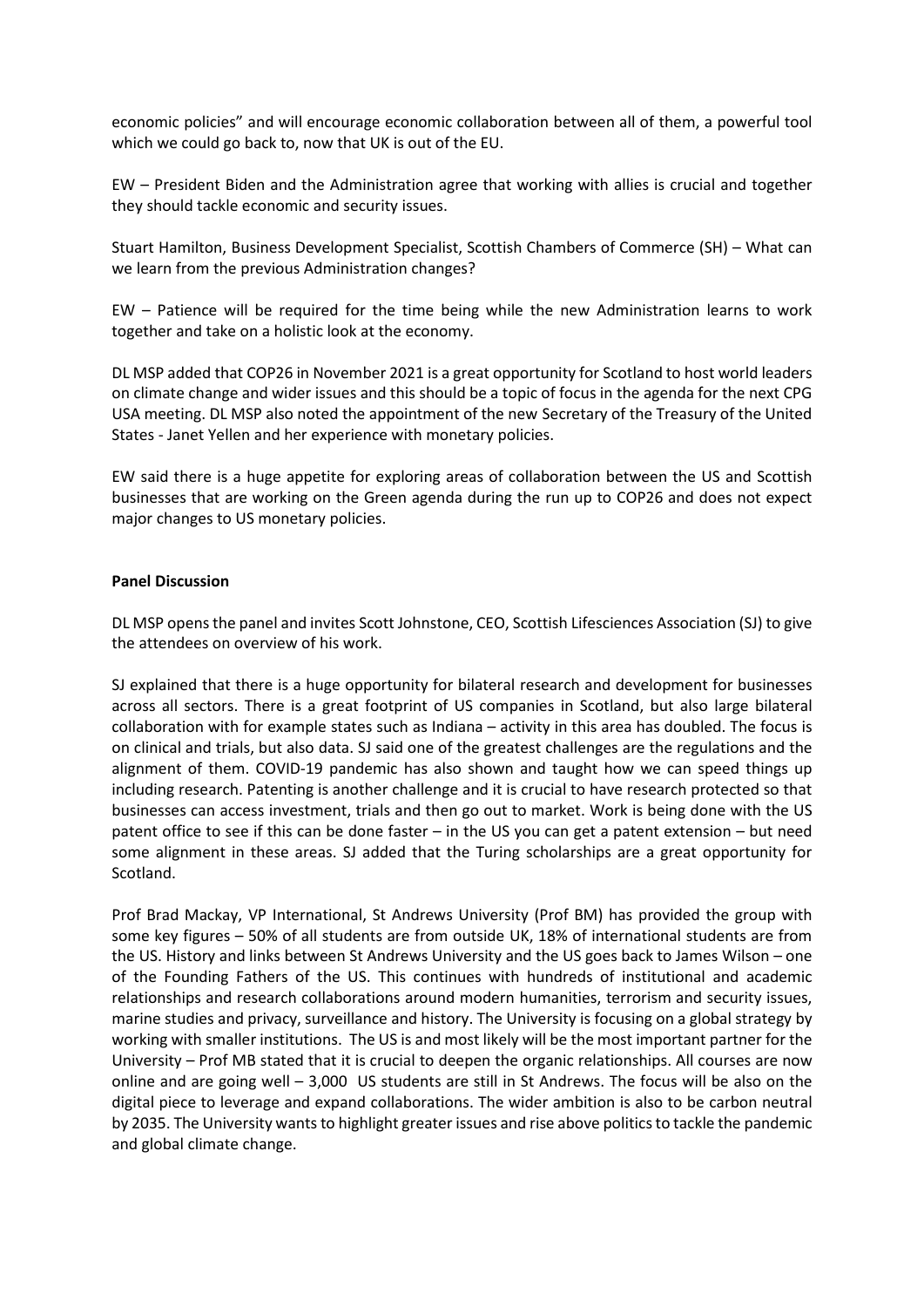Prof Frank Cogliano, International Dean North America, Edinburgh University (Prof FC) stated that he echoes Prof BM's voice on most issues. The University of Edinburgh has over 40 exchange partners in the US and many deep links with other global institutions. These relationships have been flourishing over the past year. The number of US students has held up better than the University had suspected, the number of applications for September 2021 has gone up (by nearly 60% for undergraduate studies and over 60% for postgraduate). Councilors have provided 3 reasons for this – the reputation of the University, Scotland as an attractive destination and Edinburgh as an attractive city to study in. US students still prefer Scotland rather than England (presumably due to the shorter period of gaining a degree). The University of Edinburgh's delegation usually travels to the US around springtime to secure and convert applications. Applicants are mostly concerned about the pandemic, delivery of education, health and safety, as well as mobility and travel challenges. The Turing scheme is a great promise at all education levels (schools, colleges and universities).

Prof Neville Wylie, Deputy Principal International and Professor of International History, University of Stirling (Prof NW) stated that the University of Stirling has 10% of students from the US, currently over 1500 and welcomes around 60-80 US students each year. The importance of US students is great and connections are incredibly strong. Numbers have held up and the enrollment has doubled this year. The Turing scheme will bring great advantages, however, there must be a focus on financial support for students from economically disadvantaged backgrounds.

DL MSP thanks the speakers so far and invites EW to give her closing remarks.

EW agrees the Turing scheme is a great opportunity which still needs looking into. EW suggests the universities get in touch with the US Consulate with regards to obtaining speakers from the US on various topics of interest. EW also asks the universities to share information about upcoming opportunities for US students to learn about US Foreign Service jobs.

Ulrike Peter, Senior Policy Officer (International), Universities Scotland (UP) said she can echo all previous speakers on strong engagement, collaborations and exchanges with the US with many links – student, staff exchanges and research collaborations. The pandemic has created a lot of uncertainty but UP is pleased to hear the numbers of US students in Scotland has continued to rise. The US is the second largest market for Scottish students (after EU). There is not yet enough details on the Turing scheme, only a broad understanding, however this also means there isroom to influence this initiative – for instance to extend the current timeframe. UP is hoping this can be introduced in the upcoming academic year and be a truly global project.

# **Q&A**

DL MSP – Is online learning going to become a permanent feature? US students come not only for the academic factors but also for the overall experience.

Prof BM – Yes, this will stay, however in a hybrid and blended form. Scotland is a destination type of place for US students and there is still a demand for in person interactions and experiences.

Prof FC agrees. As the pandemic accelerated online higher education this will be fully integrated but recognises that Scotland and Edinburgh are attractive destinations as well.

Prof NW also agrees and notices that there are great opportunities with virtual exchanges as well – for instance with flexibility around visas.